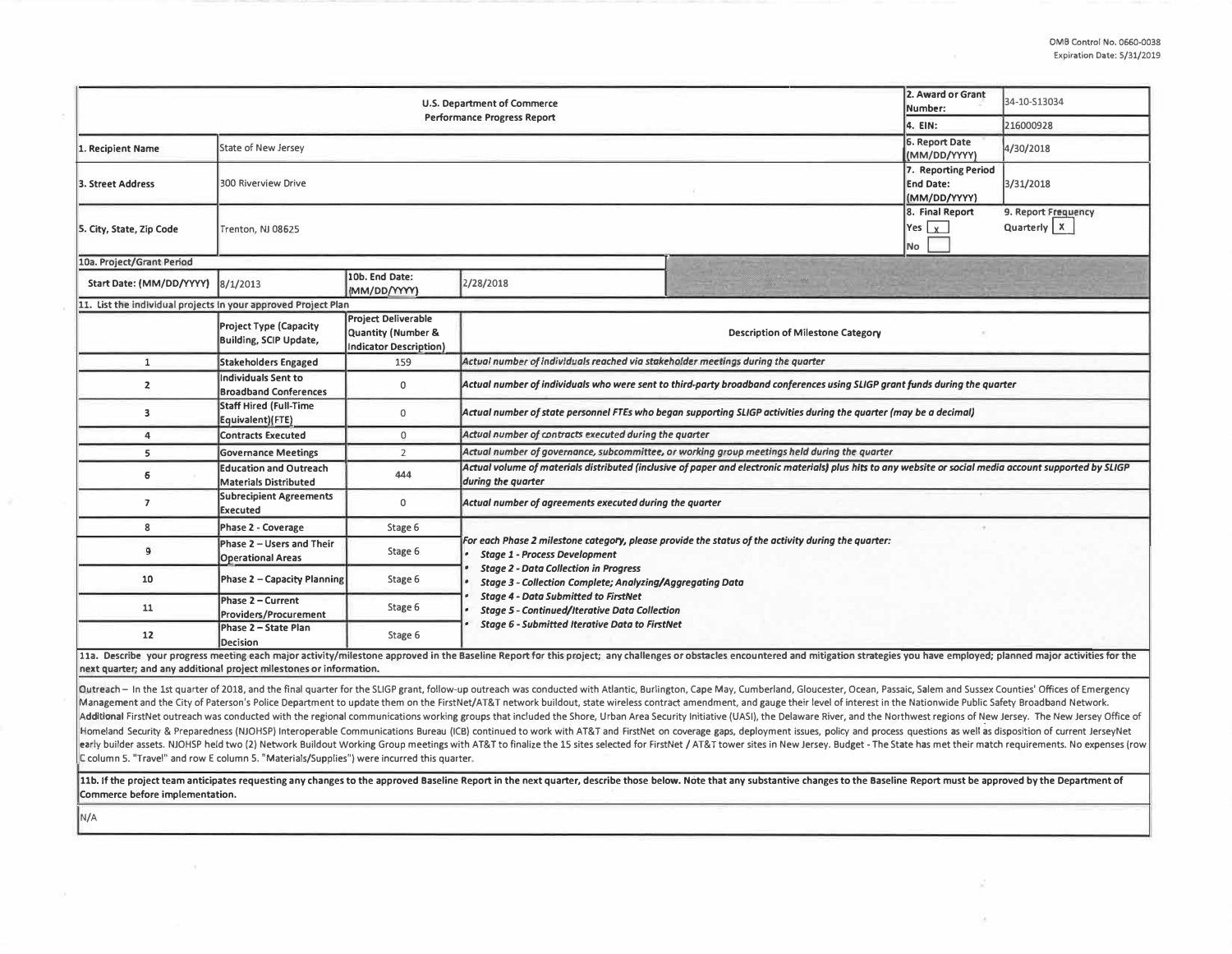d

## **llc. Provide any other information that would be useful to NTIA as it assesses this project's progress.**

The New Jersey Office of Homeland Security & Preparedness (NJOHSP) will continue to conduct follow-up outreach with all of our public safety stakeholders to update them on the FirstNet/AT&T network buildout, the state wire amendment, and **gauge** the level of interest in the Nationwide Public Safety Broadband Network.

## **lld. Describe any success stories or best practices you have identif<ed. Please be as specific as possible.**

As a result of NJOHSP continued education and outreach on FirstNet to our public safety stakeholders as well as the success of the JerseyNet early builder program, two (2) JerseyNet jurisdictions have agreed to be early ad Atlantic City **Police** Department **and** Montclair State University Police Department.

## **12. Personnel**

12a. If the project is not fully staffed, describe how any lack of staffing may impact the project's time line and when the project will be fully staffed.

**N/A** 

| <b>Job Title</b>                                                                                                                      | FTE%                       |                                                                             |                                                                                                                                                       |                      | <b>Project (s) Assigned</b>          |                   |                 |                                         | Change                                |
|---------------------------------------------------------------------------------------------------------------------------------------|----------------------------|-----------------------------------------------------------------------------|-------------------------------------------------------------------------------------------------------------------------------------------------------|----------------------|--------------------------------------|-------------------|-----------------|-----------------------------------------|---------------------------------------|
| Interoperable Communications<br><b>Bureau Chief</b>                                                                                   | 100%                       |                                                                             | Programmatic direction for all Public Safety broadband projects and Point of Contact for FirstNet/SLIGP                                               |                      |                                      |                   |                 |                                         |                                       |
| Public Safety Broadband<br>Administrative Planner                                                                                     | 100%                       |                                                                             | Assist in planning programmatic direction for all Public Safety broadband projects and Point of Contact for FirstNet/SLIGP                            |                      |                                      |                   |                 |                                         |                                       |
| Program Manager                                                                                                                       | 0%                         |                                                                             | Programmatic direction for all Public Safety broadband projects and Point of Contact for FirstNet/SLIGP                                               |                      |                                      |                   |                 |                                         |                                       |
| Assistant Program Manager                                                                                                             | 60%                        |                                                                             | The Public Safety Broadband Technical Manager duties and responsibilities include assisting in the delivery of SLIGP outreach and education sessions  |                      |                                      |                   |                 |                                         |                                       |
| Senior Technician                                                                                                                     | 60%                        |                                                                             | The Public Safety Broadband Technician duties and responsibilities include assisting in the delivery of SLIGP outreach and education sessions         |                      |                                      |                   |                 |                                         |                                       |
| Outreach Director                                                                                                                     | 0%                         |                                                                             | Director of NJ OIT outreach including SLIGP                                                                                                           |                      |                                      |                   |                 |                                         |                                       |
| Fiscal Manager/Fiscal<br>Specialists                                                                                                  | 0%                         | to the budget.                                                              | Supports SLIGP efforts and Interfaces with OIT for drawdown and other roles. State staff contribute to the project however; their time is not charged |                      |                                      |                   |                 |                                         |                                       |
| <b>GIS Specialist</b>                                                                                                                 | 0%                         |                                                                             | State staff contribute to the project however; their time is not charged to the budget.                                                               |                      |                                      |                   |                 |                                         |                                       |
| NJ OHSP Chief of Staff                                                                                                                | 0%                         |                                                                             | State staff contribute to the project however; their time is not charged to the budget.                                                               |                      |                                      |                   |                 |                                         |                                       |
| Outreach Coordinator                                                                                                                  | 0%                         |                                                                             | State staff contribute to the project however; their time is not charged to the budget.                                                               |                      |                                      |                   |                 |                                         |                                       |
| <b>SWIC</b>                                                                                                                           | 0%                         |                                                                             | State staff contribute to the project however; their time is not charged to the budget.                                                               |                      |                                      |                   |                 |                                         |                                       |
| 13. Subcontracts (Vendors and/or Subrecipients)                                                                                       |                            |                                                                             |                                                                                                                                                       |                      |                                      |                   |                 |                                         |                                       |
| 13a. Subcontracts Table - Include all subcontractors. The totals from this table must equal the "Subcontracts Total" in Question 14f. |                            |                                                                             |                                                                                                                                                       |                      |                                      |                   |                 |                                         |                                       |
| Name                                                                                                                                  | <b>Subcontract Purpose</b> |                                                                             | Type<br>(Vendor/Subrec.)                                                                                                                              | RFP/RFQ Issued (Y/N) | Contract<br><b>Executed</b><br>(Y/N) | <b>Start Date</b> | <b>End Date</b> | <b>Total Federal Funds</b><br>Allocated | <b>Total Matching Funds Allocated</b> |
| Jennifer Nugent                                                                                                                       | Project Management         |                                                                             | Vendor                                                                                                                                                | v                    | V                                    | 1/1/2016          | 10/13/2017      | \$622,800.00                            | \$0.00                                |
| Ken Boley Computer Aid                                                                                                                | Governance Support         |                                                                             | Vendor                                                                                                                                                | Y                    | Y                                    | 8/31/2015         | 9/30/2016       | \$35,880.78                             | \$0.00                                |
| Afeite Dadia                                                                                                                          | <b>Broadband SME</b>       |                                                                             | Vendor                                                                                                                                                | v                    | $\vee$                               | 1/1/2016          | 9/30/2016       | \$225,800.64                            | \$0.00                                |
| <b>Scott Kloss</b>                                                                                                                    | <b>Outreach Specialist</b> |                                                                             | Vendor                                                                                                                                                | v                    | $\vee$                               | 1/1/2016          | 10/15/2016      | \$276,020.00                            | \$0.00                                |
| LaSheita Thomas                                                                                                                       | Grant Management           |                                                                             | Vendor                                                                                                                                                | Y                    | $\mathsf{v}$                         | 4/25/2016         | 5/28/2017       | \$258,201.00                            | \$0.00                                |
| LaSheita Thomas                                                                                                                       | Administrative Support     |                                                                             | Vendor                                                                                                                                                | $\vee$               | Y                                    | 4/25/2016         | 5/28/2017       | \$258,201.00                            | \$0.00                                |
| <b>TBD</b>                                                                                                                            | Data Gathering Services    |                                                                             | Vendor                                                                                                                                                | $\vee$               | N                                    | 6/1/2016          | 9/30/2016       | \$0.00                                  | \$0.00                                |
| Mission Critical Partners, Inc.                                                                                                       | Requirement Assessment     |                                                                             | Vendor                                                                                                                                                | $\mathsf{v}$         | N                                    | 9/27/2016         | 1/31/2018       | \$996,629.58                            | \$0.00                                |
|                                                                                                                                       |                            | 13b. Describe any challenges encountered with vendors and/or subrecipients. |                                                                                                                                                       |                      |                                      |                   |                 |                                         |                                       |

**N/A** 

 $\sqrt{g}$ 

 $(0)$